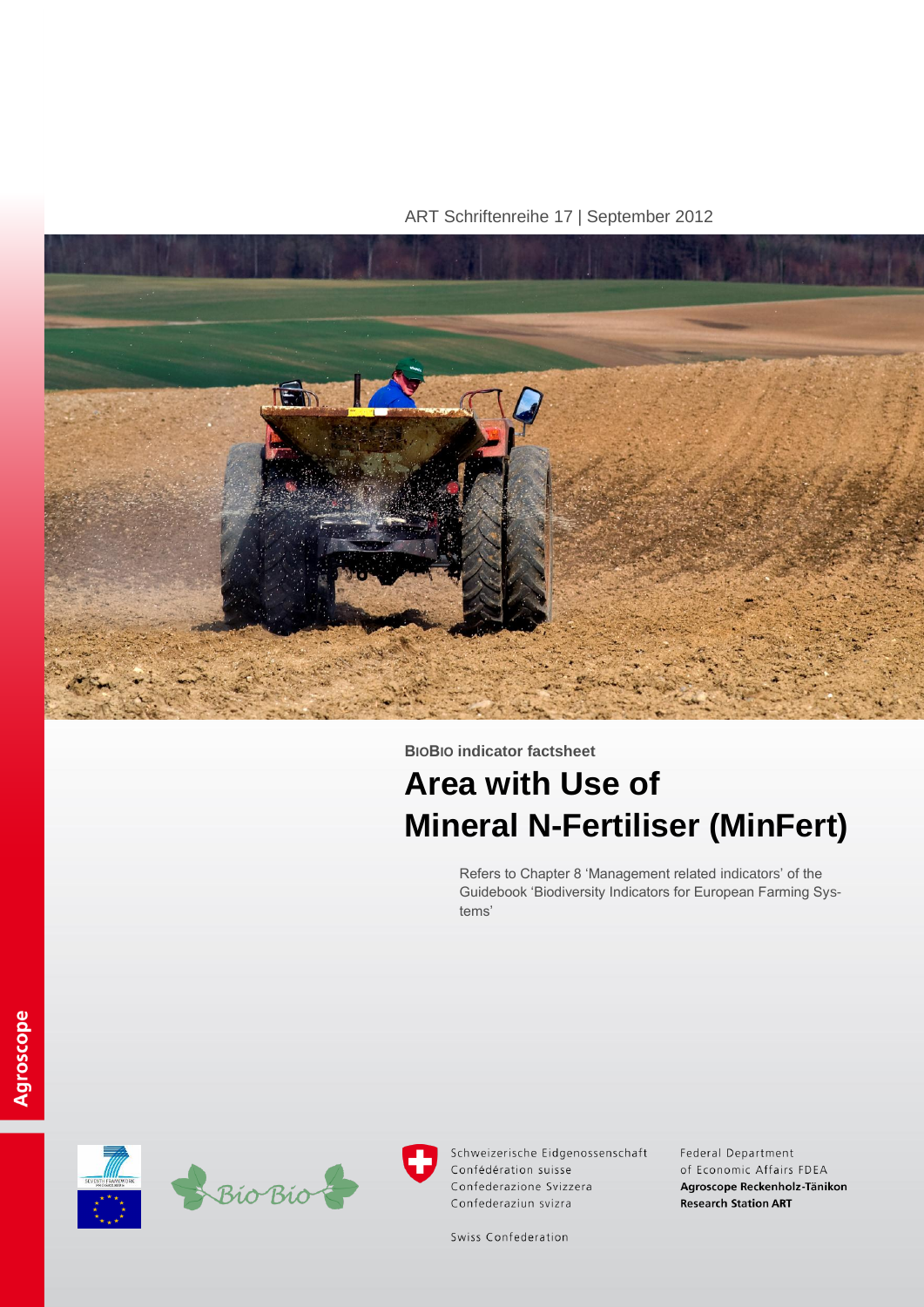## **Area with Use of Mineral N Fertiliser (MinFert)**

#### **Description**

Proportion of Utilised Agricultural Area (UAA) where mineralbased nitrogen fertiliser is applied.

**Unit** of measurement: % UAA with use of mineral N fertiliser. It is a **pressure indicator**. The non-use of mineral-based nitrogen fertilisers is a principle of organic farming (regulations EC 834/2007, EC 889/2008). The abandonment of mineral-based fertiliser may imply enhanced application of legumes in the crop rotation and the recycling of organic material including crop residues and manure to the soil.

#### **Surveyor skills**

Data collection and indicator calculation can be done by technical staff (farm interviews, retrieval from databases).

#### **Data collection method**

In farm-level surveys, farmers must be interviewed based on a structured questionnaire. In regional surveys, data can be retrieved from official farm accounting databases.

#### **Calculation method**

Record total Utilised Agricultural Area (UAA) and the area on which mineral N-fertiliser is applied.

#### MinFert =  $A_m / A_{UAA} \frac{A}{A}$  $\frac{A_n}{A_t}$

where A<sub>m</sub> is the area with mineral N-fertiliser application and AUAA is the total UAA.

#### **Results from BioBio case studies**

The figure shows a wide range of variation for BioBio case study areas. The median close to 0 (i.e. farms without any use of mineral N fertiliser) reflects case studies with organic/non-organic study design. Organic farms must refrain from the use of mineral N fertiliser. In Bulgaria, Switzerland, Dehesas and Dutch horticultural farms, the majority do not apply any mineral N fertiliser, apart from some outliers marked with dots. In the Hungarian case study, only small parts of the farm are treated with mineral N fertiliser.

#### **Synergies with other indicators**

In conjunction with the indicator AvStock the indicator reflects nutrient inputs from synthetic fertilisers and farmyard manure, and thus the fertilisation intensity on the farm.

#### **Estimated effort and costs**

#### **(labour effort required, analysis)**

The indicator is easy to record and to calculate. It can be derived from the input data for the indicator 'Nitrogen input**'**  (NitroIn). But it can also be recorded independently of this indicator.

#### **Correlation with other indicators**

Species diversity indicators either decreased with increasing MinFert values or no significant correlation occurred. The only positive correlation was observed for 'Wild Bees and Bumblebees' in the Dutch horticultural farms. Negative correlations were observed for 'Vascular Plants' in the arable and mixed farming case studies (Austria, France, Germany) and in the Spanish olive groves and vineyards. 'Wild Bees and Bumblebees' showed a negative correlation within the French arable case study, the German mixed farming case study, and the olive groves. Spiders also were negatively correlated with the mixed farming case study, the olive groves and in the grassland farms of Norway. 'Earthworms' decreased with an increased area of mineral fertiliser use in the olive groves.

#### **MinFert Change as an indicator**

A decrease indicates that the share of land treated with readily soluble mineral nitrogen is decreasing which can signify a trend towards extensification. This may be the consequence of conversion to organic farming where synthetic mineral N fertilisers are banned. In marginal regions, less land treated with mineral fertiliser may signal land-use change, e.g. the abandonment of agriculture, the conversion to other types of farming.

An increase in the indicator is related to more widespread use of mineral fertiliser. In e.g. developing economies, this may indicate a trend towards more intensive farming, because of easier excess to external farm inputs or triggered by attractive market prices that encourage farmers to boost production. It may also indicate other forms of intensification such as the expansion of arable land to, so far, extensively managed areas, etc.

The relationship to actual fertilisation levels is not stringent. In livestock systems with excess of farmyard manure, most farmers will refrain from the application of additional mineral nitrogen-based fertiliser. However, these farms can be very intensive with high values of total N-Input.



### **'Area with use of mineral nitrogen fertilizer' in 12 BioBio case study regions (percentage of utilized agricultural area)**

*Legend: the colour of the bars signify the type of land management. Yellow: arable including horticulture; green: grassland; blue: mixed arable and grassland; pink: tree-based systems.*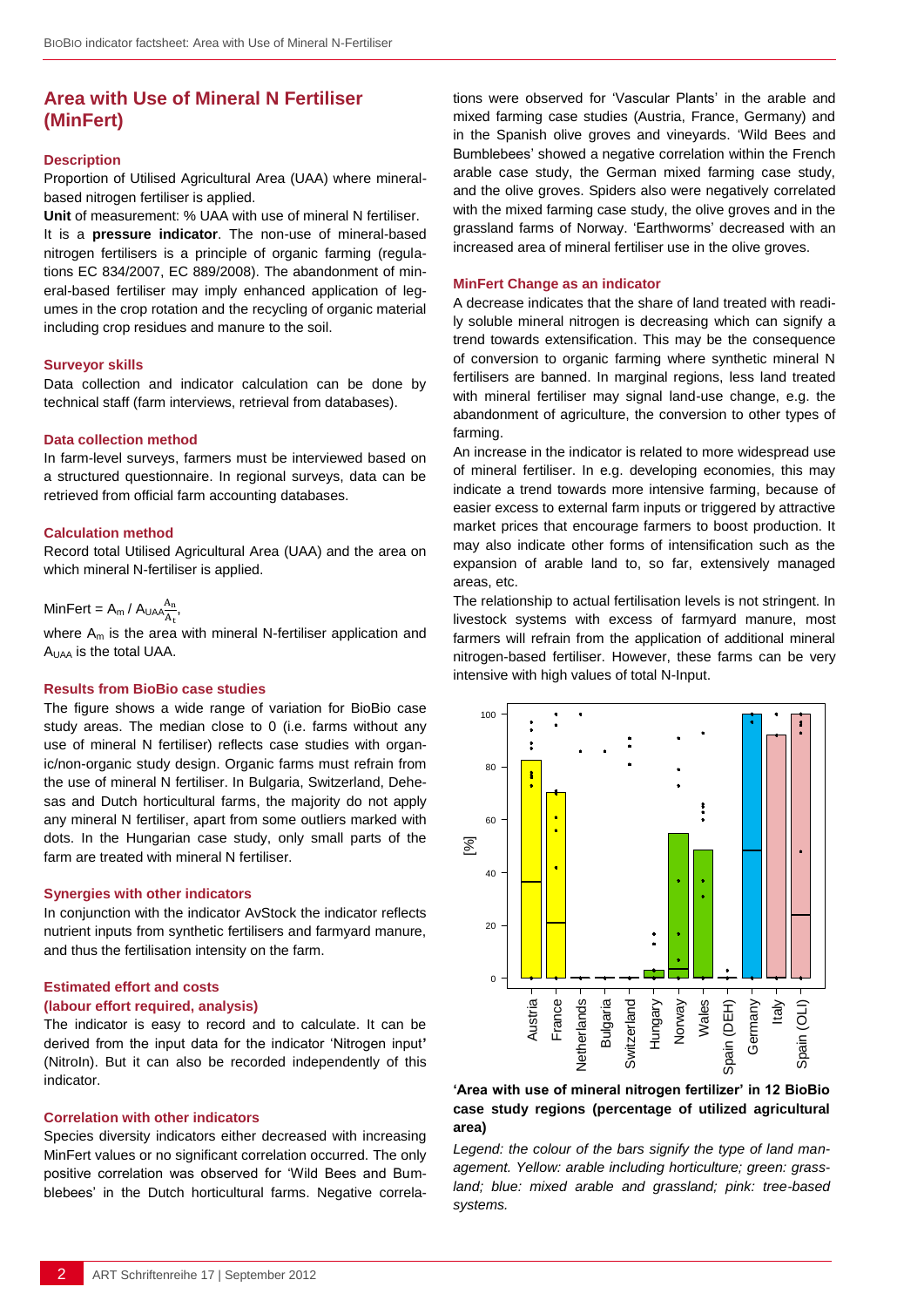#### **Strengths and weaknesses**

The indicator is based on two very basic input variables. In contrast to the indicator 'Nitrogen input', it does not require collection of crop management and livestock and conversion of primary data to units of nitrogen. It is, therefore, much easier to determine.

The indicator does not quantify the amount of nitrogen applied.

The relationship between reduced N fertiliser input and extensification of farm management is not stringent. It depends on the socioeconomic context in which the farms under investigation are embedded.